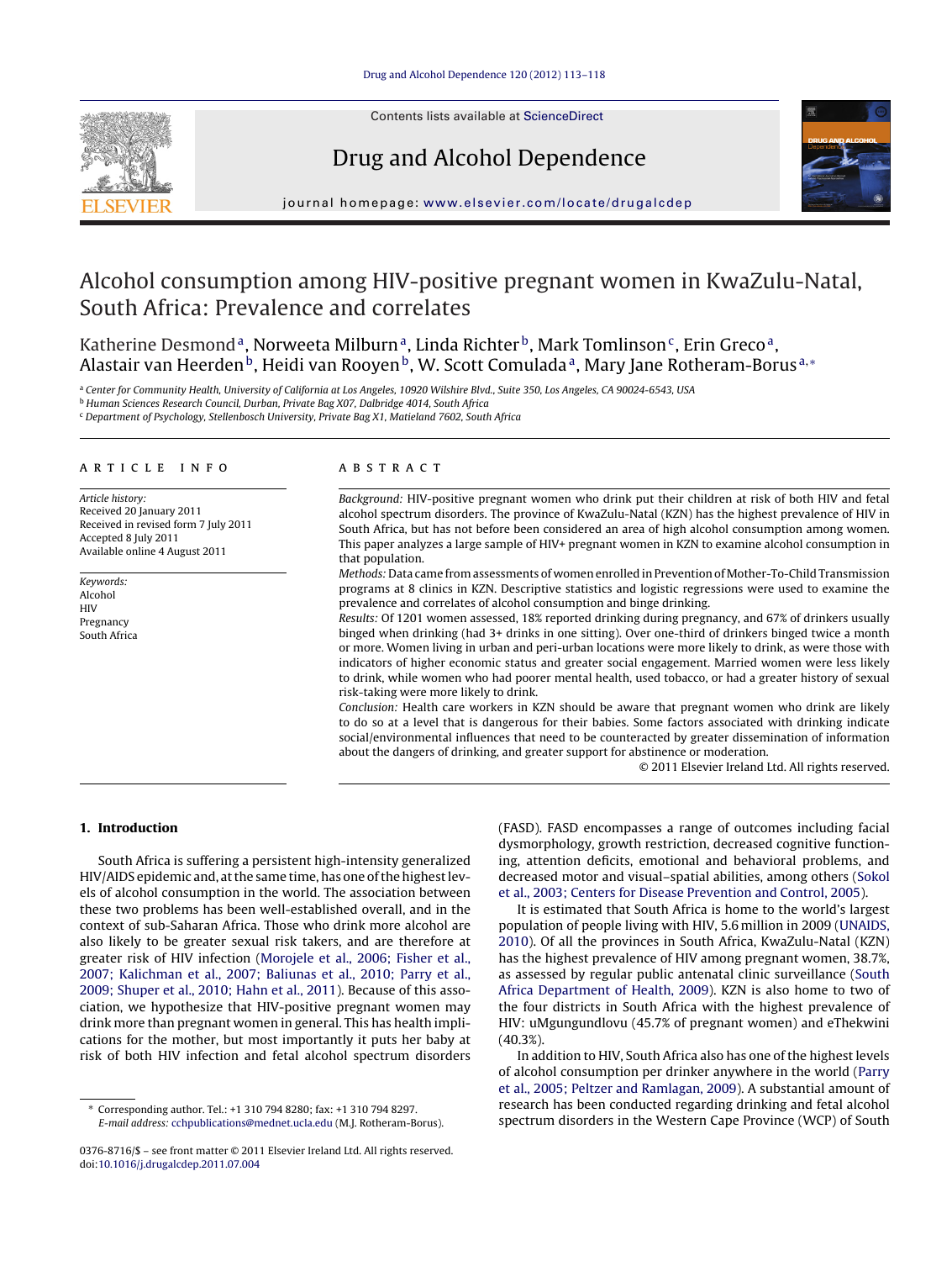Africa, as this is a wine-growing region with a history of alcohol compensation for seasonal work and associated problem drinking ([Croxford](#page-5-0) [and](#page-5-0) [Viljoen,](#page-5-0) [1999;](#page-5-0) [May](#page-5-0) et [al.,](#page-5-0) [2000,](#page-5-0) [2005,](#page-5-0) [2007,](#page-5-0) [2008;](#page-5-0) [Viljoen](#page-5-0) [et](#page-5-0) [al.,](#page-5-0) [2002,](#page-5-0) [2003,](#page-5-0) 2005). It has been estimated that 34% of urban and 46–51% of rural women in that province drink during pregnancy [\(May](#page-5-0) et [al.,](#page-5-0) [2005\).](#page-5-0) [Croxford](#page-5-0) [and](#page-5-0) [Viljoen](#page-5-0) [\(1999\)](#page-5-0) found that 43% of pregnant women consumed alcohol during the current pregnancy, and more than half of these drinkers, or 24% of the total sample, were significant drinkers – defined as moderate to heavy consumption occurring in episodes of binging. Nationwide, 13% of pregnant women reported using alcohol in the past month ([Peltzer](#page-5-0) [and](#page-5-0) [Ramlagan,](#page-5-0) [2009\).](#page-5-0) Given the association between alcohol use and HIV, one might expect these rates to be even higher among pregnant women who are HIV-positive.

Studies of FASD in WCP have shown that a major risk factor is heavy episodic (binge) drinking. In a comprehensive review of the literature, [May](#page-5-0) et [al.](#page-5-0) [\(2009\)](#page-5-0) identified the following predictors of binging and FASD: being of lower socioeconomic status (measured by income, education, and occupation status); being unmarried; high gravidity; poor nutrition; being smaller in height and weight; being less regular in the practice of religion; being more depressed; being in a relationship with men who drink; and using cannabis or tobacco. Recent research conducted in the townships surrounding Cape Town in the WCP identified having a higher number of lifetime sexual partners and partner violence as factors associated with post-conception alcohol use ([O'Connor](#page-5-0) et [al.,](#page-5-0) [2011\).](#page-5-0) Alcohol use among pregnant women has been associated with use of traditional medicines in Africa [\(Banda](#page-5-0) et [al.,](#page-5-0) [2007\).](#page-5-0) Large drinking-supportive social networks have also been associated with greater alcohol-related problems [\(Homish](#page-5-0) [and](#page-5-0) [Leonard,](#page-5-0) [2008\).](#page-5-0)

Evidence regarding different patterns of drinking by urban vs. rural location is mixed. Studies by May, Viljoen and colleagues have consistently shown a greater risk of FASD among children of women living in rural farming areas, compared to women living in more urbanized locations ([May](#page-5-0) et [al.,](#page-5-0) [2000,](#page-5-0) [2005,](#page-5-0) [2007,](#page-5-0) [2008;](#page-5-0) [Viljoen](#page-5-0) et [al.,](#page-5-0) [2005\).](#page-5-0) [Morojele](#page-5-0) et [al.](#page-5-0) [\(2010\)](#page-5-0) also found that rural women of child-bearing age were much likelier than urban women to drink, as well as to engage in hazardous drinking. In contrast, [Parry](#page-5-0) et [al.](#page-5-0) [\(2005\)](#page-5-0) reported results from a national health survey showing higher rates of lifetime and current drinking in urban areas; the same survey showed higher rates of risky (i.e., binge) drinking among current drinkers in nonurban areas.

Rural–urban comparisons are affected by the larger context of economic and socio-cultural background factors. Due to the very different demographic profiles of WCP and KZN [\(Statistics](#page-5-0) [South](#page-5-0) [Africa,](#page-5-0) [2005\),](#page-5-0) findings from studies conducted in the WCP regarding personal or environmental characteristics associated with drinking during pregnancy and FASD might not necessarily apply in KZN. Although there is less alcohol consumption than WCP in KZN as a whole ([Peltzer](#page-5-0) et [al.,](#page-5-0) [2011\),](#page-5-0) more drinking may be found in the HIV+ subpopulation. Circumstances in KZN could result in an elevated risk for fetal alcohol spectrum disorders among HIV+ women in that province. Among drinkers in KZN, surveys have shown a pattern of binging, a major risk factor for FASD [\(Parry](#page-5-0) et [al.,](#page-5-0) [2005;](#page-5-0) [Peltzer](#page-5-0) [and](#page-5-0) [Ramlagan,](#page-5-0) [2009\).](#page-5-0) Being of low socioeconomic status has also been identified as a risk factor, and women in KZN have less education, employment, income, and fewer housing assets than the well-studied WCP population ([Statistics](#page-5-0) [South](#page-5-0) [Africa,](#page-5-0) [2005\).](#page-5-0) Yet little research has been conducted on alcohol consumption among HIV+ pregnant women in KZN. This paper analyzes data from a large sample of HIV+ women from multiple sites in KZN, and offers insights on the prevalence of prenatal alcohol consumption and the importance of risk factors identified in the South African context, in an important and relatively unstudied population.

#### **2. Methods**

## 2.1. Participants

Pregnant HIV-positive women enrolled in state-run Prevention of Mother-To-Child Transmission (PMTCT) programs were recruited from 8 health care clinics in the uMgungundlovu and eThekwini districts of KwaZulu-Natal Province, South Africa. Recruitment of the sample took place from July 2008 through April 2010. The context was an evaluation of a mentor mother intervention program aimed at providing clinic-based support to HIV+ mothers and babies during pregnancy and the baby's first year of life [\(Rotheram-Borus](#page-5-0) et [al.,](#page-5-0) [2011\).](#page-5-0) This paper presents results from baseline assessments, collected prior to the intervention program.

The goals of the intervention were to enhance and support the PMTCT program and to improve the mental and physical health and well-being of mother and child. The name of the program, Masihambisane, means "let's walk together". Research partners for Project Masihambisane were the Child, Youth, Family and Social Development Program of the Human Sciences Research Council (HSRC) in South Africa and the UCLA Center for Community Health. The study sites were selected from urban, peri-urban and rural health facilities to achieve four matched pairs that could be randomized to the intervention and control conditions of the study. The two urban sites were in the vicinity of Pietermaritzburg (the provincial capital); the four periurban sites were in the urban fringes surrounding Pietermaritzburg and Durban (the largest city in the province); and the two rural sites were in small villages outside Pietermaritzburg.

The procedure followed at each clinic was for women presenting at the clinic during pregnancy to undergo voluntary counseling and testing for HIV. All women, regardless of HIV status, were offered a referral to a Masihambisane peer mentor, for additional support during pregnancy. HIV+ women meeting with peer mentors were given material about the study and a consent form to review. If a woman was eligible and provided voluntary informed consent at a second meeting atthe antenatal clinic, a 60–90 min baseline interview was conducted during that visit. Eligibility criteria included being 18 years or older, pregnant and HIV+; being enrolled in the PMTCT program and receiving medical care from the study site clinic; residing in the study area and not planning to relocate after the birth for at least a year; and being mentally competent. Interviews were conducted at the antenatal clinics by trained staff using locally developed mobile phone-based survey software, designed to run on entry-level handsets. Data collected for the study were kept confidential and not shared with clinic staff. Completed assessments were uploaded immediately to a central online database, and cleared from the mobile phones to prevent data loss and to assure privacy. The assessment was available in English and isiZulu (the most common language in KZN).

## 2.2. Measures

Alcohol use was assessed using the brief AUDIT-C alcohol screener, which contains questions about frequency of drinking, amount consumed when drinking, and frequency of binge drinking ([Bush](#page-5-0) et [al.,](#page-5-0) [1998\).](#page-5-0) The interviewer used a typical local cup and asked about drinking the amount contained in that cup. The questions were repeated for two time periods, referring to "the month before you found out you were pregnant" and "now that you know you are pregnant". The questions asked were "How often did/do you drink any alcoholic beverage", "Counting all types of alcohol combined, how many drinks did/do you usually have on days when you drank alcohol", and "How often did/do you drink three or more drinks in a single day". We defined drinking during pregnancy as a non-zero response to the questions about frequency of any drinking, before or after recognition of the pregnancy. We defined binging as a non-zero response to the questions about having 3 or more drinks in a single day, pre- or post-recognition ([Bradkey](#page-5-0) et [al.,](#page-5-0) [2007\).](#page-5-0)

Prior research has identified several factors that are associated with prenatal alcohol consumption by South African women. Data collected for this study included many of these factors: the pregnant woman's demographics (age, marital status, education, employment); living conditions as indicators of economic status (formal or informal housing, water onsite, ownership of household items); and urban, peri-urban, or rural location. We included an indicator of prior pregnancies, as gravidity has been linked to drinking. In addition, we included measures of weeks pregnant at discovery, whether the pregnancy was planned, and whether there had been an attempt to terminate the pregnancy. Mental health was assessed with the 12-item General Health Questionnaire (GHQ) [\(Goldberg](#page-5-0) et [al.,](#page-5-0) [1997\),](#page-5-0) an instrument for measuring psychiatric morbidity that has been widely used and extensively translated, including in South Africa ([Spangenberg](#page-5-0) [and](#page-5-0) [Pieterse,](#page-5-0) [1995\).](#page-5-0)

Other measures associated with prenatal alcohol consumption are current use of tobacco or cannabis, which we included, as well as regular use of traditional medicines. We also ascertained the women's histories of risky sexual behavior: number of partners in the past year and treatment for sexually transmitted infections (STIs). Social support was measured by number of visits received in the past month from friends and relatives, and participation in religious or community meetings. We did not have measures of the women's nutrition or physical size, which have been associated with FASD, nor of partner drinking or violence. We did ascertain whether there was conflict at home.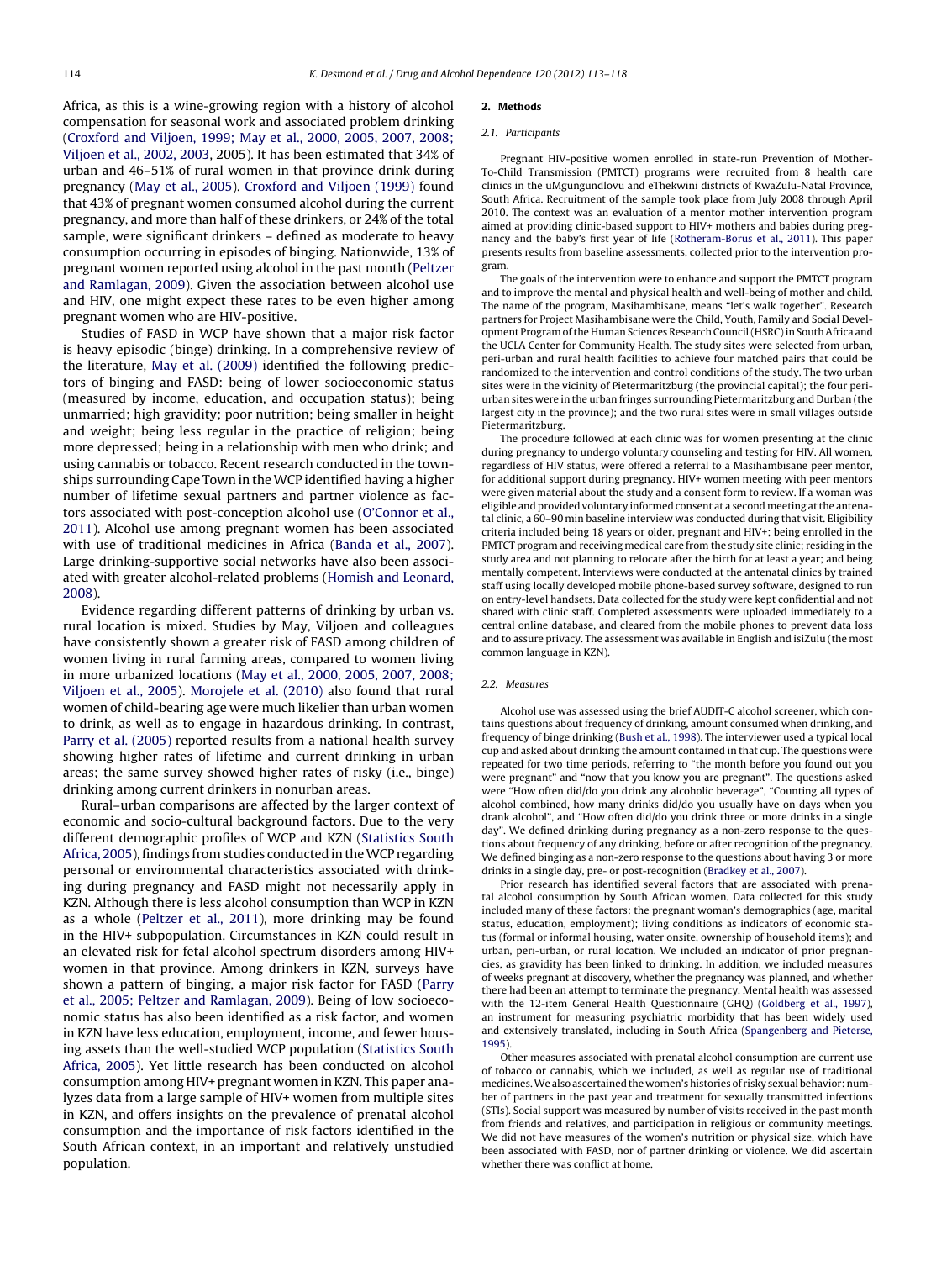#### 2.3. Statistical methods

Characteristics of women who did and did not report drinking were compared using Chi-square and t-tests for categorical and continuous measures, respectively. Descriptive statistics were provided to illustrate the patterns of consumption among women who reported drinking. Bivariate logistic regressions were run to examine the impact of individual predictors on drinking. Multivariate logistic regressions were run to examine the impacts of all hypothesized predictive measures on drinking, controlling for other factors. For the multivariate regressions, collinearity diagnostics were within acceptable ranges; interactions of urban/rural location with other measures were tested and were not retained in the final models. Analyses were performed using SAS version 9.1 software.

# **3. Results**

#### 3.1. Characteristics of the sample

Recruitment began July 2008 and ended April 2010. Detailed enrollment and uptake data collected between March 2009 and April 2010 indicate that 671/878 (76%) of eligible women, who were identified and invited to participate during that period, provided informed consent and completed baseline assessments. Overall, 1201 women were enrolled in the study. Their characteristics are shown in the right-hand column of [Table](#page-3-0) 1. Participants were on average 26.5 years old, predominantly single, with secondary-level education. Fewer than half were employed; fewer than one fifth owned an expensive household item such as a computer, internet phone, car, or landline. Over half were from peri-urban areas; the remainder were nearly evenly split between rural and urban locations. On average the women were two months post-conception when they became aware of their pregnancies; over three-quarters had been pregnant before, and only one-fifth had planned the pregnancy. Over a third had been treated for STIs at some point in the past; over three quarters were church-goers.

#### 3.2. Frequency and amount of alcohol consumption

Of the 1201 women assessed, 221 (18%) reported drinking during pregnancy, either during the month prior to recognition or after the woman knew she was pregnant. [Table](#page-3-0) 2 displays the patterns of alcohol consumption. Of the 221 drinkers, 162 (73%) drank prior to pregnancy recognition only, 45 (20%) drank both before and after recognition, and 14 (6%) drank only post-recognition.

Over a quarter of the women who drank (57/221) did so at least on a weekly basis. Two-thirds of women who reported drinking (149/221) usually consumed 3 or more drinks on the days when they drank. Over a third of the drinkers (78/221) binged twice a month or more often. Binging episodes were the normal drinking pattern for these women: of the 147 women who consumed 3 or more drinks at least once, 133 (90%) reported that 3 or more drinks was the usual amount they had on days when they drank (not shown).

# 3.3. Factors associated with alcohol consumption during pregnancy

We compared drinkers ( $n = 221$ ) to non-drinkers ( $n = 980$ ) on a variety of characteristics identified in prior studies or hypothesized by us to have an association with FASD or prenatal alcohol consumption. Results are shown in [Table](#page-3-0) 1. Fewer drinkers were married to their partners (2% of drinkers vs. 7% of nondrinkers were married,  $p < 0.05$ ). No significant differences were found in age, education, employment, or use of traditional medicines. Drinkers were more likely to have water on site in their homes (77% vs. 61%,  $p$  < 0.001) and more likely to have one of the more expensive and less commonly owned household items (computer, internet phone, car, or landline; 27% vs. 18%,  $p < 0.01$ ). Drinking was more common

in urban areas (32% of drinkers were urban vs. 21% of nondrinkers; 10% of drinkers were rural vs. 28% of nondrinkers; p < 0.001).

Drinkers were more likely to have attempted to terminate the current pregnancy (8% vs. 4%,  $p$  < 0.05), but there were no significant differences in other aspects of pregnancy history. Drinkers had indications of greater mental health problems, with a higher average GHQ score (4.0 vs. 3.4, p < 0.001). There were no significant differences in use of tobacco or marijuana. Drinkers had had more partners in the past year (1.3 vs. 1.1,  $p < 0.01$ ), and were more likely to have been treated for an STI (45% vs. 32%,  $p < 0.01$ ).

Women who drank reported more social support, receiving more visits from friends and relatives in the past month (5.6 vs. 3.9, p < 0.001), and greater involvement in community meetings (42% vs. 29%, p < 0.001). Drinkers were less likely to attend church (73% vs. 79%,  $p < 0.05$ ). There was no difference between the two groups with regard to conflict in the home.

Results of bivariate and multivariate logistic regressions are shown in [Table](#page-4-0) 3. The multivariate models, which include the full set of characteristics as predictors, are discussed here. The bivariate findings are provided for purposes of comparison. We found that women in urban (AOR =  $3.81$ ,  $95\%$  CI =  $2.09 - 6.95$ ) and periurban (AOR = 2.44,  $95\%$  CI = 1.40–4.25) locations were significantly more likely to drink than rural women. Married women were less likely to drink than single women (AOR = 0.29, 95% CI = 0.11-0.77). Having water on site (AOR =  $1.54$ ,  $95\%$  CI =  $1.01 - 2.35$ ), having any of the valuable household assets (AOR = 1.65, 95% CI = 1.13–2.42), worse mental health (AOR for a 1-point higher GHQ score = 1.08, 95% CI = 1.02–1.15), tobacco use (AOR = 2.35, 95% CI = 1.35–4.10), an additional sexual partner ( $AOR = 1.57$ ,  $95\%$  CI = 1.14–2.15), history of STIs (AOR =  $1.47,95\%$  CI =  $1.06-2.04$ ), an additional visit with friends and relatives (AOR =  $1.03$ ,  $95\%$  CI =  $1.01$ – $1.05$ ), and attending community meetings (AOR =  $1.67$ , 95% CI =  $1.19-2.34$ ) were each associated with a greater likelihood of drinking. Other variables that had been significantly associated with drinking when evaluated singly were no longer significant in the multivariate model: having tried to terminate the pregnancy, and attending a temple or church.

# **4. Discussion**

Alcohol consumption is a health risk for HIV+ pregnant women in KZN. We found drinking was more prevalent among women in our sample of HIV+ pregnant women than among women in general in KZN: 17% of our sample (207/1201) drank in the month prior to pregnancy awareness, compared to 8% of women in the general population of KZN reporting any alcohol use in the past 30 days [\(Peltzer](#page-5-0) et [al.,](#page-5-0) [2011\).](#page-5-0) The rate of drinking in our sample was also higher than the nationwide estimate of 13% of pregnant women using alcohol in the past month ([Peltzer](#page-5-0) [and](#page-5-0) [Ramlagan,](#page-5-0) [2009\).](#page-5-0) Both of these comparisons may understate the difference in alcohol use associated with HIV status, since the drinking rate among pregnant women in KZN is likely to be lower than the estimate of 8% calculated among all women in the province (not just pregnant), and lower than the estimate of 13% calculated among pregnant women in the whole country (not just KZN, but including WCP and other provinces where drinking is more generally prevalent).

Binge drinking estimates were also much higher among the women in our sample: again looking at the month prior to awareness only, we found that 69% of drinkers (142/207) reported that they usually had 3 or more drinks on the days they were drinking. This compares to the population estimates, among women in KZN drinking in the past month, of 38% reporting having 3 or more drinks on weekends ([Parry](#page-5-0) et [al.,](#page-5-0) [2005\),](#page-5-0) and 19% reporting having 3 or more drinks per day ([Peltzer](#page-5-0) [and](#page-5-0) [Ramlagan,](#page-5-0) [2009\).](#page-5-0) The binge drinking estimate is particularly troubling because of its implications for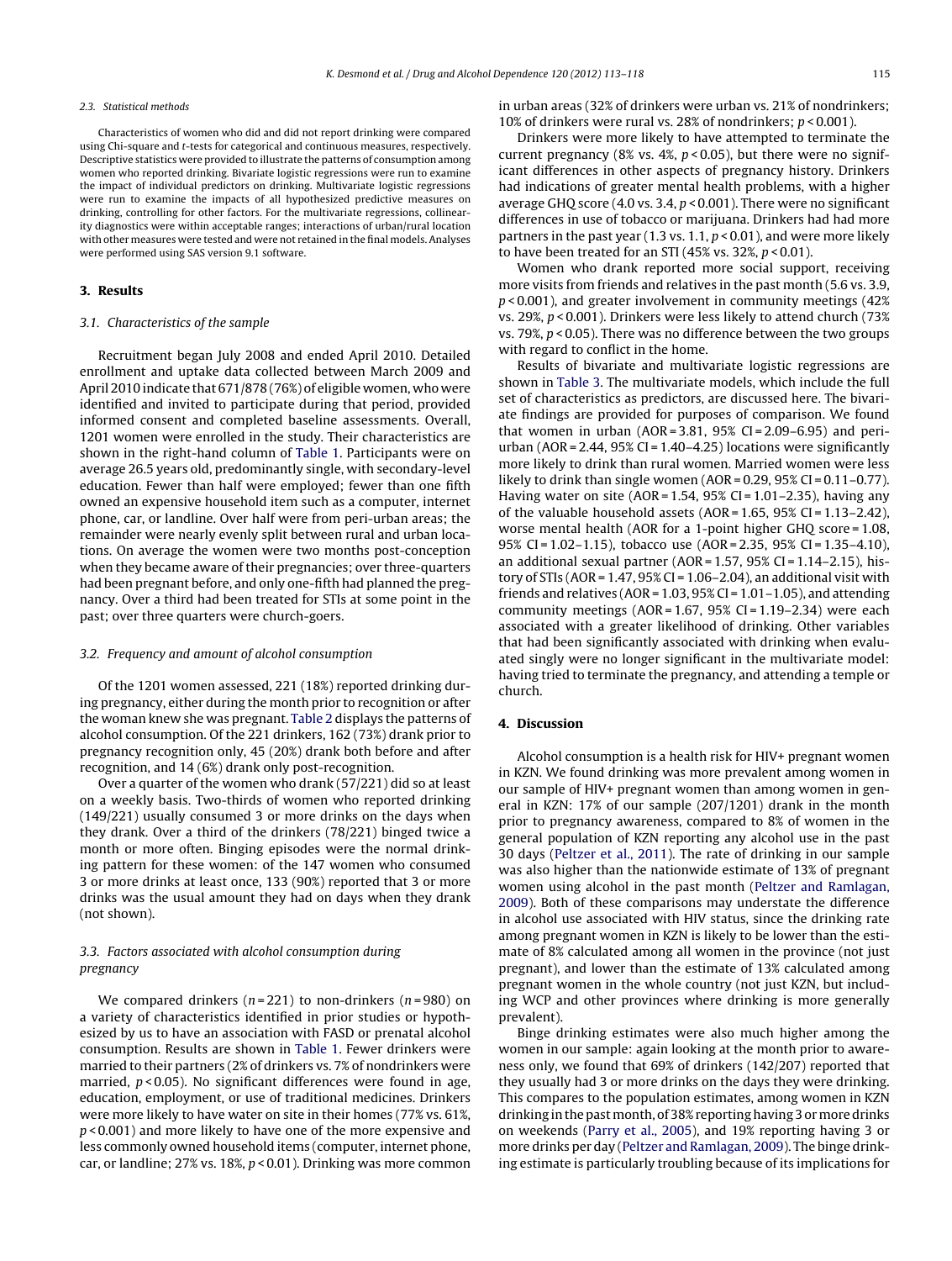# <span id="page-3-0"></span>**Table 1**

Characteristics of HIV+ pregnant women, comparing drinkers to nondrinkers.

|                                                           | Non-drinkers $(N=980)$ |       | Drinkers $(N=221)$ |       | Total $(N = 1201)$ |       |            |
|-----------------------------------------------------------|------------------------|-------|--------------------|-------|--------------------|-------|------------|
|                                                           | $\boldsymbol{n}$       | $\%$  | $\boldsymbol{n}$   | $\%$  | $\boldsymbol{n}$   | %     |            |
| Mother's social and economic characteristics              |                        |       |                    |       |                    |       |            |
| Mean age, (SD)                                            | 26.6                   | (5.5) | 26.0               | (5.2) | 26.5               | (5.5) |            |
| Marital status                                            |                        |       |                    |       |                    |       |            |
| Single                                                    | 766                    | 78%   | 179                | 81%   | 944                | 79%   |            |
| Married                                                   | 71                     | 7%    | 5                  | 2%    | 76                 | 6%    |            |
| Not married but living together                           | 143                    | 15%   | 37                 | 17%   | 180                | 15%   |            |
| Highest education level $(N = 1199)$                      |                        |       |                    |       |                    |       |            |
| No schooling/grade 1-6 (primary education)                | 157                    | 16%   | 32                 | 15%   | 189                | 16%   |            |
| Grade 7-12 (secondary education)                          | 777                    | 79%   | 178                | 81%   | 955                | 80%   |            |
| Tertiary education                                        | 44                     | 5%    | 11                 | 5%    | 55                 | 5%    |            |
| Employed                                                  | 447                    | 46%   | 90                 | 41%   | 537                | 45%   |            |
| Uses traditional medicines on a regular basis             | 169                    | 17%   | 35                 | 16%   | 204                | 17%   |            |
| Lives in formal housing                                   | 580                    | 59%   | 138                | 62%   | 718                | 60%   |            |
| Has water on site $(N = 1200)$                            | 594                    | 61%   | 169                | 77%   | 763                | 64%   | $***$      |
| Has computer, internet phone, car, or landline            | 172                    | 18%   | 60                 | 27%   | 232                | 19%   | $\ast\ast$ |
| Location of home                                          |                        |       |                    |       |                    |       | $***$      |
| Urban area                                                | 205                    | 21%   | 70                 | 32%   | 275                | 23%   |            |
| Peri-urban area                                           | 503                    | 51%   | 130                | 59%   | 633                | 53%   |            |
| Rural area                                                | 272                    | 28%   | 21                 | 10%   | 293                | 24%   |            |
| Pregnancy history                                         |                        |       |                    |       |                    |       |            |
| Mean weeks pregnant at discovery, $(SD)(N=1200)$          | 7.9                    | (5.4) | 8.4                | (5.9) | 8.0                | (5.5) |            |
| Had any pregnancies prior to this                         | 754                    | 77%   | 166                | 75%   | 920                | 77%   |            |
| Planned this pregnancy                                    | 204                    | 21%   | 43                 | 20%   | 247                | 21%   |            |
| Attempted to terminate this pregnancy $(N = 1199)$        | 39                     | 4%    | 17                 | 8%    | 56                 | 5%    |            |
| Mental health                                             |                        |       |                    |       |                    |       |            |
| GHQ score (higher = worse, possible range = $0-12$ )      |                        |       |                    |       |                    |       |            |
| Mean, SD                                                  | 3.4                    | (2.5) | 4.0                | (2.7) | 3.5                | (2.6) | $***$      |
| Substance use                                             |                        |       |                    |       |                    |       |            |
| Uses tobacco                                              | 82                     | 8%    | 26                 | 12%   | 108                | 9%    |            |
| Used marijuana in past 3 months                           | 7                      | 1%    | 4                  | 2%    | 11                 | 1%    |            |
| Sexual behavior                                           |                        |       |                    |       |                    |       |            |
| Had previous treatment for an STI ( $N = 1200$ )          | 311                    | 32%   | 100                | 45%   | 411                | 34%   | $\ast\ast$ |
| Mean number of sexual partners last year, (SD)            | 1.1                    | (0.5) | 1.3                | (0.6) | 1.1                | (0.5) | $\ast\ast$ |
| Social support                                            |                        |       |                    |       |                    |       |            |
| Number of visits with friends and relatives in past month |                        |       |                    |       |                    |       |            |
| Mean, SD                                                  | 3.9                    | (6.9) | 5.6                | (8.5) | 4.2                | (7.3) | ***        |
| Attends temple/church                                     | 777                    | 79%   | 161                | 73%   | 938                | 78%   |            |
| Attends community meetings                                | 283                    | 29%   | 93                 | 42%   | 376                | 31%   | $***$      |
| Any conflict at home $(N = 1200)$                         | 71                     | 7%    | 19                 | 9%    | 90                 | 8%    |            |

 $p$  < 0.05.

 $\degree$  p < 0.01.

 $\frac{m}{p}$  < 0.001.

the development of FASD in the babies of these mothers. Clearly, nurses and other health care workers in KZN should know that if HIV+ women report any drinking during pregnancy, it is likely to have been at a level that could greatly endanger their babies.

Our findings are consistent with those prior South African studies (e.g., [Parry](#page-5-0) et [al.,](#page-5-0) [2005\)](#page-5-0) showing that urban and peri-urban HIV+ pregnant women were more likely to drink than their rural counterparts. In a model including urban/peri-urban/rural indica-

# **Table 2**

Patterns of alcohol consumption among 221 HIV+ women who drank during pregnancy.

|                                                   | Drank prior to pregnancy<br>awareness, but not<br>currently (stopped)<br>$n = 162$<br>Prior to pregnancy<br>awareness |     | Drank both prior to pregnancy<br>awareness and currently (continued)<br>$n = 45$ |     |                  |     | Did not drink prior to<br>awareness, but<br>drinking currently<br>(started) $n = 14$ |     |                                           | All drinkers $n = 221$ |
|---------------------------------------------------|-----------------------------------------------------------------------------------------------------------------------|-----|----------------------------------------------------------------------------------|-----|------------------|-----|--------------------------------------------------------------------------------------|-----|-------------------------------------------|------------------------|
|                                                   |                                                                                                                       |     | Prior to pregnancy<br>awareness                                                  |     | Currently        |     | Currently                                                                            |     | At either time (pre or<br>post awareness) |                        |
|                                                   | n                                                                                                                     | %   | $\boldsymbol{n}$                                                                 | %   | $\boldsymbol{n}$ | %   | n                                                                                    | %   | $\boldsymbol{n}$                          | %                      |
| How often drank any alcoholic beverage            |                                                                                                                       |     |                                                                                  |     |                  |     |                                                                                      |     |                                           |                        |
| Monthly or less                                   | 88                                                                                                                    | 54% | $\overline{7}$                                                                   | 16% | 23               | 51% | 8                                                                                    | 57% |                                           |                        |
| 2-3 times per month                               | 46                                                                                                                    | 28% | 17                                                                               | 38% | 11               | 24% | 2                                                                                    | 14% |                                           |                        |
| Weekly or more often                              | 28                                                                                                                    | 17% | 21                                                                               | 47% | 11               | 24% | 4                                                                                    | 29% | 57                                        | 26%                    |
| How many drinks usually had on days when drinking |                                                                                                                       |     |                                                                                  |     |                  |     |                                                                                      |     |                                           |                        |
| $1-2$ drinks                                      | 55                                                                                                                    | 34% | 10                                                                               | 22% | 22               | 49% | 9                                                                                    | 64% |                                           |                        |
| 3 drinks or more                                  | 107                                                                                                                   | 66% | 35                                                                               | 78% | 23               | 51% | 5                                                                                    | 36% | 149                                       | 67%                    |
| How often had 3 or more drinks in a single day    |                                                                                                                       |     |                                                                                  |     |                  |     |                                                                                      |     |                                           |                        |
| At least once                                     | 107                                                                                                                   | 66% | 36                                                                               | 80% | 24               | 51% | 2                                                                                    | 14% | 147                                       | 67%                    |
| Monthly or less                                   | 59                                                                                                                    | 36% | 10                                                                               | 22% | 13               | 29% |                                                                                      | 7%  |                                           |                        |
| Twice a month or more                             | 48                                                                                                                    | 30% | 26                                                                               | 58% | 11               | 24% |                                                                                      | 7%  | 78                                        | 35%                    |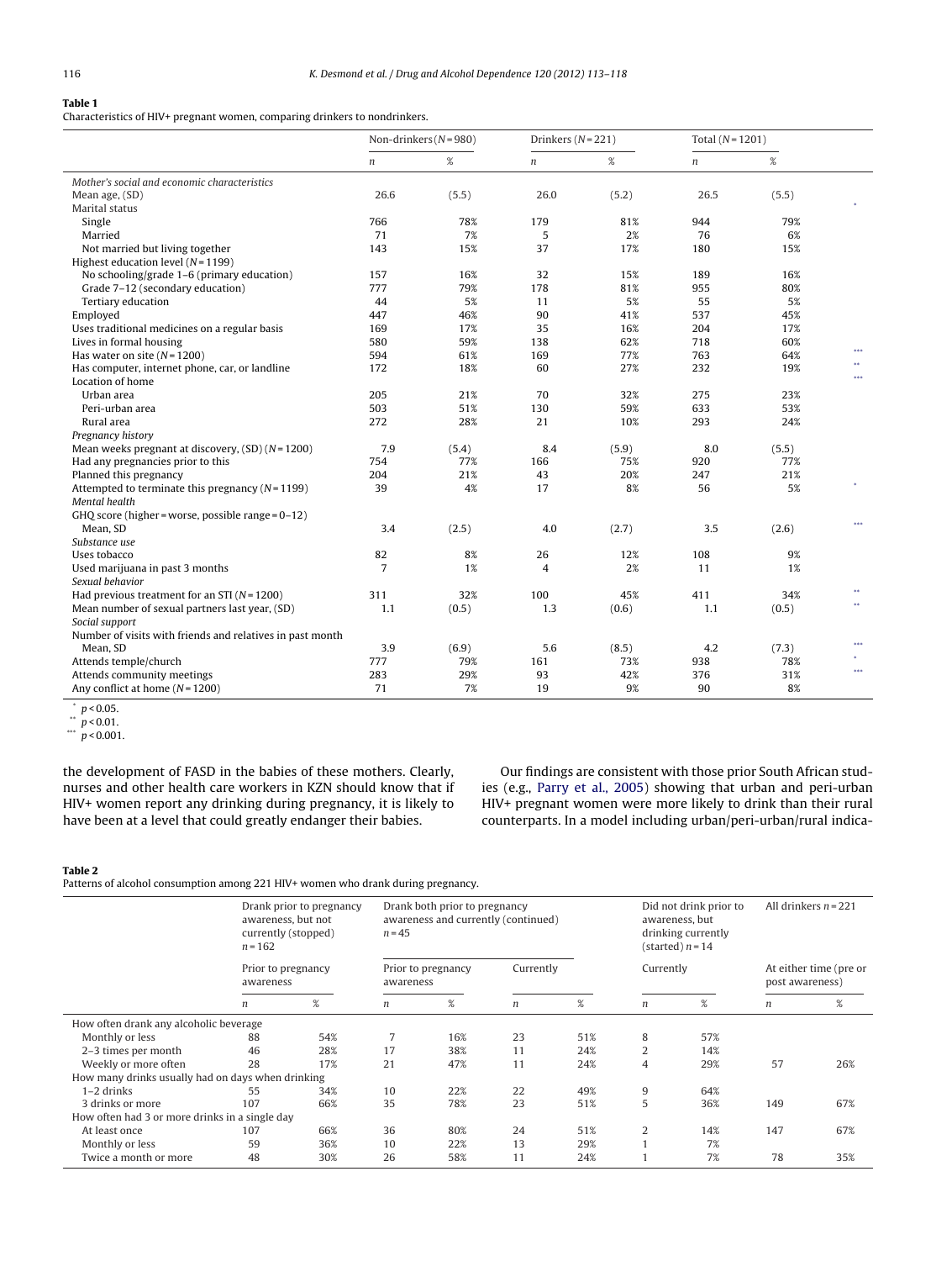#### <span id="page-4-0"></span>**Table 3**

Logistic regression results, all HIV+ pregnant women.

| Predictors of any alcohol consumption                 | Bivariate analyses       |                            |     | Multivariate analysis  |                            |      |
|-------------------------------------------------------|--------------------------|----------------------------|-----|------------------------|----------------------------|------|
|                                                       | Unadjusted<br>odds ratio | 95% confidence<br>interval |     | Adjusted<br>odds ratio | 95% Confidence<br>Interval |      |
| Mother's social and economic characteristics          |                          |                            |     |                        |                            |      |
| Age                                                   | 0.98                     | (0.95, 1.01)               |     | 0.98                   | (0.94, 1.01)               |      |
| Marital status (omitted = single)                     |                          |                            |     |                        |                            |      |
| Married                                               | 0.30                     | (0.12, 0.76)               |     | 0.29                   | (0.11, 0.77)               |      |
| Not married but living together                       | 1.11                     | (0.75, 1.65)               |     | 1.02                   | (0.66, 1.58)               |      |
| Highest education level (omitted = none/primary)      |                          |                            |     |                        |                            |      |
| Grade 7-12 (secondary education)                      | 1.12                     | (0.74, 1.70)               |     | 0.91                   | (0.57, 1.44)               |      |
| Tertiary education                                    | 1.23                     | (0.57, 2.63)               |     | 0.75                   | (0.32, 1.75)               |      |
| Employed                                              | 0.82                     | (0.61, 1.10)               |     | 0.76                   | (0.54, 1.05)               |      |
| Uses traditional medicines on a regular basis         | 0.90                     | (0.61, 1.34)               |     | 0.83                   | (0.54, 1.28)               |      |
| Lives in formal housing                               | 1.15                     | (0.85, 1.55)               |     | 0.95                   | (0.66, 1.37)               |      |
| Has water on site                                     | 2.11                     | (1.51, 2.95)               | *** | 1.54                   | (1.01, 2.35)               |      |
| Has computer, internet phone, car, or landline        | 1.75                     | (1.25, 2.46)               | 88. | 1.65                   | (1.13, 2.42)               |      |
| Location of home (omitted = rural)                    |                          |                            | *** |                        |                            | ***  |
| Urban area                                            | 4.42                     | (2.63, 7.44)               | *** | 3.81                   | (2.09, 6.95)               | ***  |
| Peri-urban area                                       | 3.35                     | (2.06, 5.43)               | *** | 2.44                   | (1.40, 4.25)               | ××.  |
| Pregnancy history                                     |                          |                            |     |                        |                            |      |
| Weeks pregnant at discovery                           | 1.02                     | (0.99, 1.04)               |     | 1.02                   | (0.99, 1.05)               |      |
| Had any pregnancies prior to this                     | 0.91                     | (0.64, 1.27)               |     | 1.15                   | (0.76, 1.75)               |      |
| Planned this pregnancy                                | 0.92                     | (0.64, 1.33)               |     | 0.99                   | (0.66, 1.49)               |      |
| Attempted to terminate this pregnancy                 | 2.01                     | (1.11, 3.62)               |     | 1.41                   | (0.73, 2.74)               |      |
| Mental health                                         |                          |                            |     |                        |                            |      |
| GHO score                                             | 1.10                     | (1.04, 1.16)               | 88  | 1.08                   | (1.02, 1.15)               | $**$ |
| Substance use                                         |                          |                            |     |                        |                            |      |
| Uses tobacco                                          | 1.46                     | (0.92, 2.33)               |     | 2.35                   | (1.35, 4.10)               | $**$ |
| Used marijuana in past 3 months                       | 2.56                     | (0.74, 8.83)               |     | 1.68                   | (0.39, 7.18)               |      |
| Sexual behavior                                       |                          |                            |     |                        |                            |      |
| Had previous treatment for an STI                     | 1.78                     | (1.32, 2.39)               | *** | 1.47                   | (1.06, 2.04)               |      |
| Number of sexual partners last year                   | 1.87                     | (1.39, 2.51)               | *** | 1.57                   | (1.14, 2.15)               | ××.  |
| Social support                                        |                          |                            |     |                        |                            |      |
| Number of visits with friends/relatives in past month | 1.03                     | (1.01, 1.05)               | **  | 1.03                   | (1.01, 1.05)               | ××.  |
| Attends a temple/church                               | 0.70                     | (0.50, 0.98)               | ×   | 0.74                   | (0.51, 1.06)               |      |
| Attends community meetings                            | 1.79                     | (1.33, 2.42)               | *** | 1.67                   | (1.19, 2.34)               | $**$ |
| Any conflict at home                                  | 1.20                     | (0.71, 2.04)               |     | 0.84                   | (0.48, 1.48)               |      |

 $p < 0.05$ .

\*\*  $p < 0.01$ .

 $p < 0.001$ .

tors, education and employment were not significant predictors of any alcohol consumption during pregnancy. Two indicators of economic status, having on-site water and ownership of expensive household items, were associated with a greater likelihood of drinking. Being married was a protective factor, while HIV+ pregnant women who had poorer mental health, used tobacco, or had a greater history of sexual risk-taking were more likely to drink. These findings are for the most part consistent with findings on risk and protective factors for binge drinking and FASD. We did not include some factors, such as measures of physical size of the mother, nutrition, or of partner drinking, which were assessed in previous research in theWCP. In this study, we found thatincreased social activity, which was not examined in research in the WCP, was a risk factor for alcohol use: HIV+ pregnant women who had more visits with friends and relatives, and those who attended more community meetings, were more likely to drink.

There are some limitations in this investigation. Alcohol consumption may have been under-reported. The clinics where the HIV+ mothers were sampled were selected to provide matched areas for randomization, and are not necessarily representative of all of KZN. The HIV+ mothers in our sample appear to be more educated and more likely to be employed than women in general in KZN ([Statistics](#page-5-0) [South](#page-5-0) [Africa,](#page-5-0) [2005\).](#page-5-0) The external validity of our sample is limited consequently; one should not assume our rates reflect the situation of the entire province of KZN.

Nonetheless, the impact of urban location, tobacco, and social contacts on alcohol consumption implies strong environmental influences. The only statistically significant mitigating variable is being married, and marriage rates are extremely low in the country as a whole and marriage is generally delayed till after the birth of one or two children ([Budlender](#page-5-0) et [al.,](#page-5-0) [2004;](#page-5-0) [Hosegood](#page-5-0) et [al.,](#page-5-0) [2009\).](#page-5-0) We could characterize drinkers as more likely to be unmarried urban/peri-urban women, somewhat stressed, socially engaged, with more disposable income, and more likely to smoke and engage in risky sexual behavior. This suggests that there could be a normative environment for alcohol consumption among HIV+ women in KZN that needs to be counteracted by greater dissemination of information about the dangers of drinking, and social as well as environmental supports for abstinence or moderation. Binge drinking is a problem that requires particular attention.

Given that this is one of the first published studies of alcohol consumption among HIV+ pregnant women in South Africa, and in the province with the highest HIV prevalence, the results call urgent attention to the need for specific interventions to reduce alcohol consumption among women who are pregnant or of childbearing age. This will contribute to the reduction of FASD in South Africa and help to reduce the risks to the health and well-being of children already compromised by infection or exposure to HIV during fetal development.

# **Role of funding source**

Funding for this study was provided by NIMH Grant R01MH077553; the NIMH had no further role in study design; in